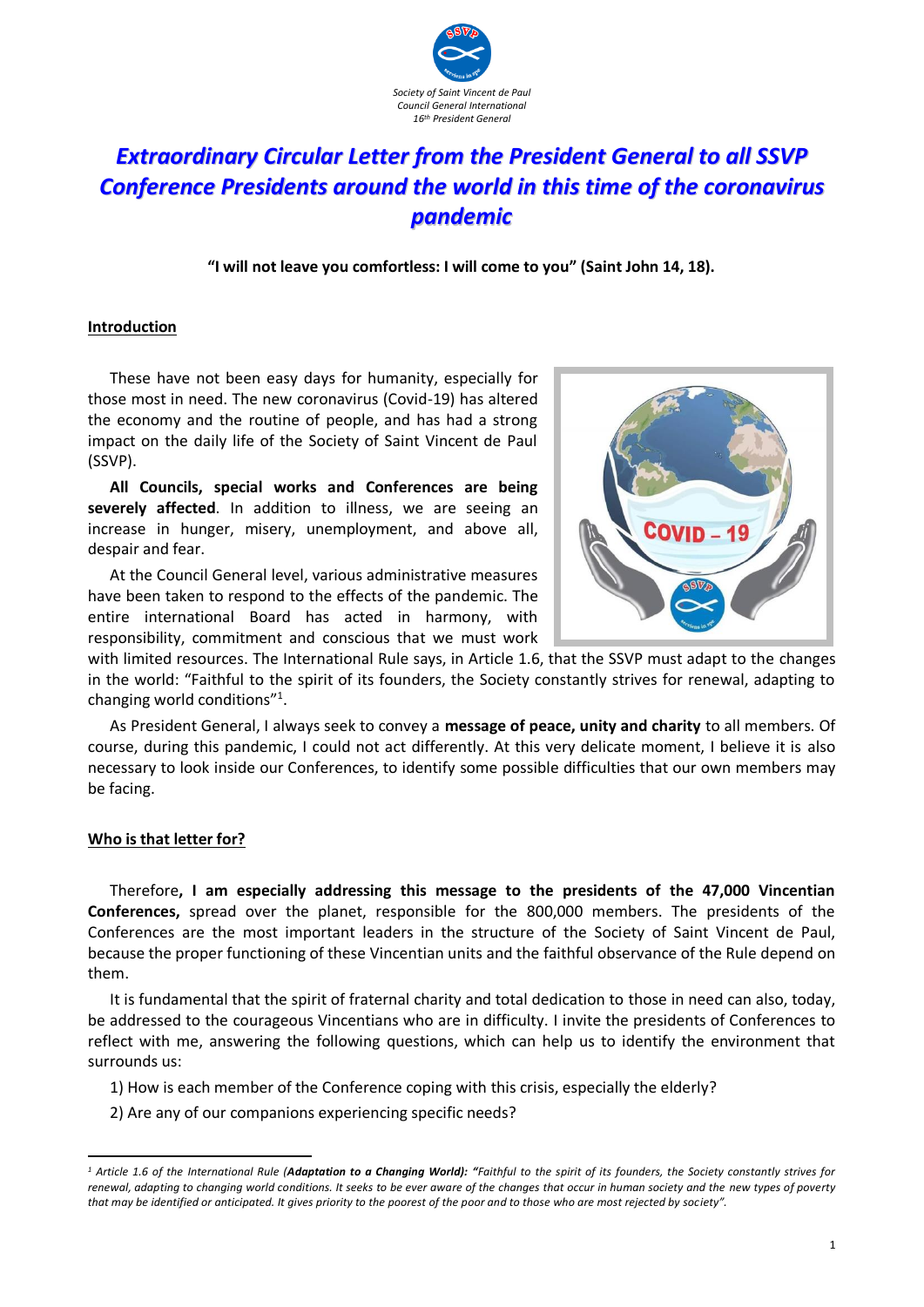

3) Are there other Vincentians, from other Conferences, who also need some kind of support?

# **Conference's life**

The members in our Conferences, in an anonymous and altruistic way, give testimony of Christ's love through the practice of charity, acting in the field of human development, seeking, through social justice, the integral relief of those most in need. The International Rule says in Article 1.9 that "Vincentians endeavor to establish relationships based on trust and friendship"<sup>2</sup>. It is the responsibility of the Conference's president, according to tradition and the Rule of the SSVP, not only to supervise the activities of the group while remaining at the service of those we are privileged to assist, but also to take care of the Vincentians themselves, especially the youngest, **assisting them in their difficulties, peculiarities and needs, safeguarding the privacy of each one.** 

The President must love, without reservation, all the members of the Conference, trying to do everything possible so that they also love each other. To love also means to accept people as they are, with their strengths, weaknesses, defects and virtues.

It is the responsibility of the Conference president to **cultivate true friendship amongst the members and to maintain a climate of fraternity and collaboration among them**. With generosity and attention, it is up to the Conference president to contact members who are suffering from health problems (physical or mental). This contact should be regular and, if possible, face-to-face. For example, praying the rosary in the house of the members is an excellent initiative that maintains the bonds of friendship between the members and their families. Clearly, social distancing must be maintained during the pandemic, but such contacts can also be made by telephone, email, social networks or messaging applications. **Social distancing does not mean emotional distancing**<sup>3</sup> .

# **Simple but true gestures**

**Sometimes a simple phone call from the Conference president is enough to calm the heart of the member who is experiencing some temporary difficulties**. The president should act as soon as he or she notices any tribulation or abnormality in the members' behavior, always with charity, stealth, tenderness, prudence and respect.

In addition to health issues, Conference members may also be suffering from family, professional, emotional, sentimental, educational problems and, above all, a serious economic situation caused by the sudden loss of employment, increased financial debt and inability to pay the most essential expenses, such as food, rent, water, electricity, gas, telephone and internet. **Young people are usually the most affected at these times.**

With discretion and charity, the Conference president must be close to members who are in financial difficulty, encouraging alternate and creative ways to support and reverse this scenario. The president can, privately, carry out a voluntary fundraising campaign among friends to help, exceptionally, some Conference members. **After all, a Vincentian can also become poorer, materially speaking, in the face of life's temporary adversities**. During the coronavirus pandemic, we have discovered that this reality has grown significantly amongst us, and we cannot abandon our companions, ever.

# **Take care of ours too**

-

*<sup>2</sup> Article 1.9 of the International Rule (Empathy): "Vincentians endeavor to establish relationships based on trust and friendship. Conscious of their own frailty and weakness, their hearts beat with the heartbeat of the poor. They do not judge those they serve. Rather, they seek to understand them as they would a brother or sister".*

*<sup>3</sup> During the pandemic, young Vincentians of Nigeria are developing a very innovative campaign through social networks, with creative phrases to raise people's self-esteem, spreading charity and reinforcing responsible attitudes that everyone should do to fight Covid-19.*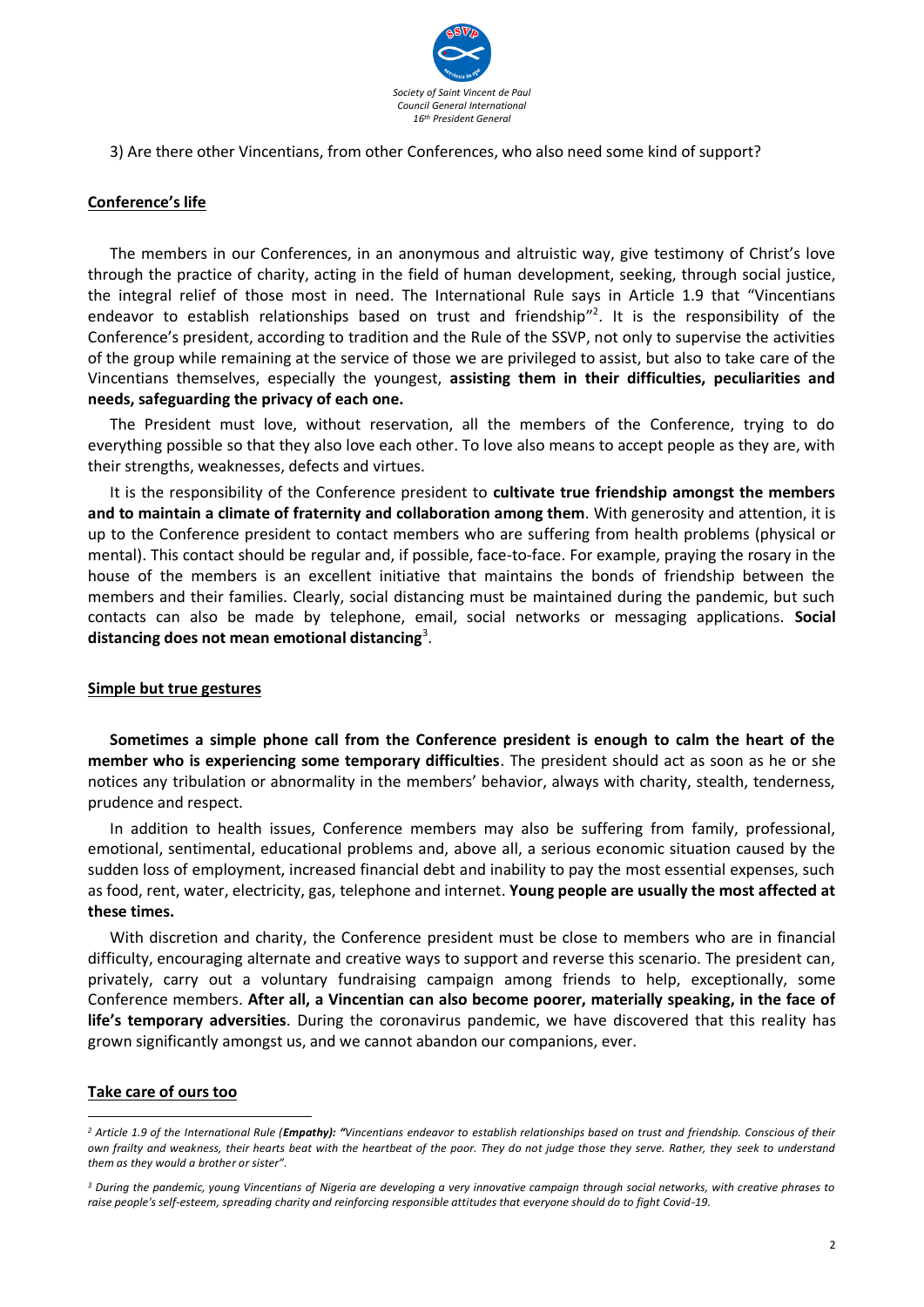

**The president of the Conference has a role that can't be delegated** in the close accompaniment of the other members of the group, helping, as far as possible, those who are going through afflictions, anxiety, anguish, depression, solitude or other invisible diseases, hard to identify. **The president of the Conference can help a lot by listening to the needs of the members, understanding them and welcoming them**. This type of action is, without doubt, a work of admirable mercy, which God will reward "a hundred times as much in this present age and in eternal life to come" (Saint Mark 10, 30).

In the International Rule we find an enlightening text that shows that friendship and mutual concern among the members is a treasure for the SSVP: "**Spiritual bonds and friendship between members are essential"**<sup>4</sup> .

#### **The value of friendship between members**

**Friends help each other**, especially in the most delicate moments of life. "We need to feel supported by each other, to tell each other that we are not alone; we need support, comfort, and prayer. The days of sadness and discouragement are numerous: on those days friendship is precious" (Letter of Blessed **Antoine-Frederic Ozanam** to his friend Leonard Gorse, 4 January 1836). "I have never been able to live without friends", Ozanam stressed on another occasion (Letter to Prosper Dugas, 11 March 1849).

In one of my articles, entitled "The Second Network of Charity", I argue that not only can we act with those we visit, but that we must take care of each other as well. The "first network of charity", focused on solidarity with those assisted, will only be effective and efficient if the "second network of charity" (among us, active members of the Society of Saint Vincent de Paul) is, in fact, a reality. It would be unthinkable to take care only of those we visit and to abandon the Vincentians themselves. **Charity begins at home.**

#### **This is what our predecessors taught**

1

Adolphe Baudon, 3<sup>rd</sup> President General, in his Circular Letter of November 1<sup>st</sup>, 1852, made a very pertinent recommendation that should move us: "The President should not only take care of the work of the Conference, but also of the fellow members. Therefore, if any of them should become ill or undergo any trial, the president is naturally appointed, on behalf of the Conference, to carry out for them the duties imposed by the circumstances".

Friendship and cooperation within the SSVP are elementary conditions inside our organization, as the  $4<sup>th</sup>$ President General, **Antonin Pagès**, taught us in his Circular Letter of 28th April 1895: "There is a danger to which the growth of the Society of Saint Vincent de Paul exposes us: the decline of the spirit of mutual benevolence and cordiality, which was the charm of the first meetings. With the expansion of the Society, the bonds of cordiality and intimacy have been weakened. Coldness and indifference are necessarily sterile".

In addition, our brother **Jules Gossin**, 2<sup>nd</sup> President General, in his Circular Letter written on November 1<sup>st</sup>, 1847, suggested a very simple way of helping anyone in need: "It is very difficult to establish the least proportion between the needs (of people) and the benefit (provided to them). However, there is a way to soften this displeasure: donate, at least, part of your superfluous expenses".

The teachings of our predecessors are very current and fill us with strength, ethically and charitably, to face the adversities of modern times. Let us remain united in prayer and try to minimize the suffering of our brothers and sisters on the Vincentian path.

*<sup>4</sup> Article 3.3 of the International Rule: "The members meet as brothers and sisters with Christ in the midst of them, in Conferences that are genuine communities of faith and love, of prayer and action. Spiritual bonds and friendship between members are essential, as is the common mission to help the poor and marginalized. The entire Society is a true and unique worldwide Community of Vincentian friends".*